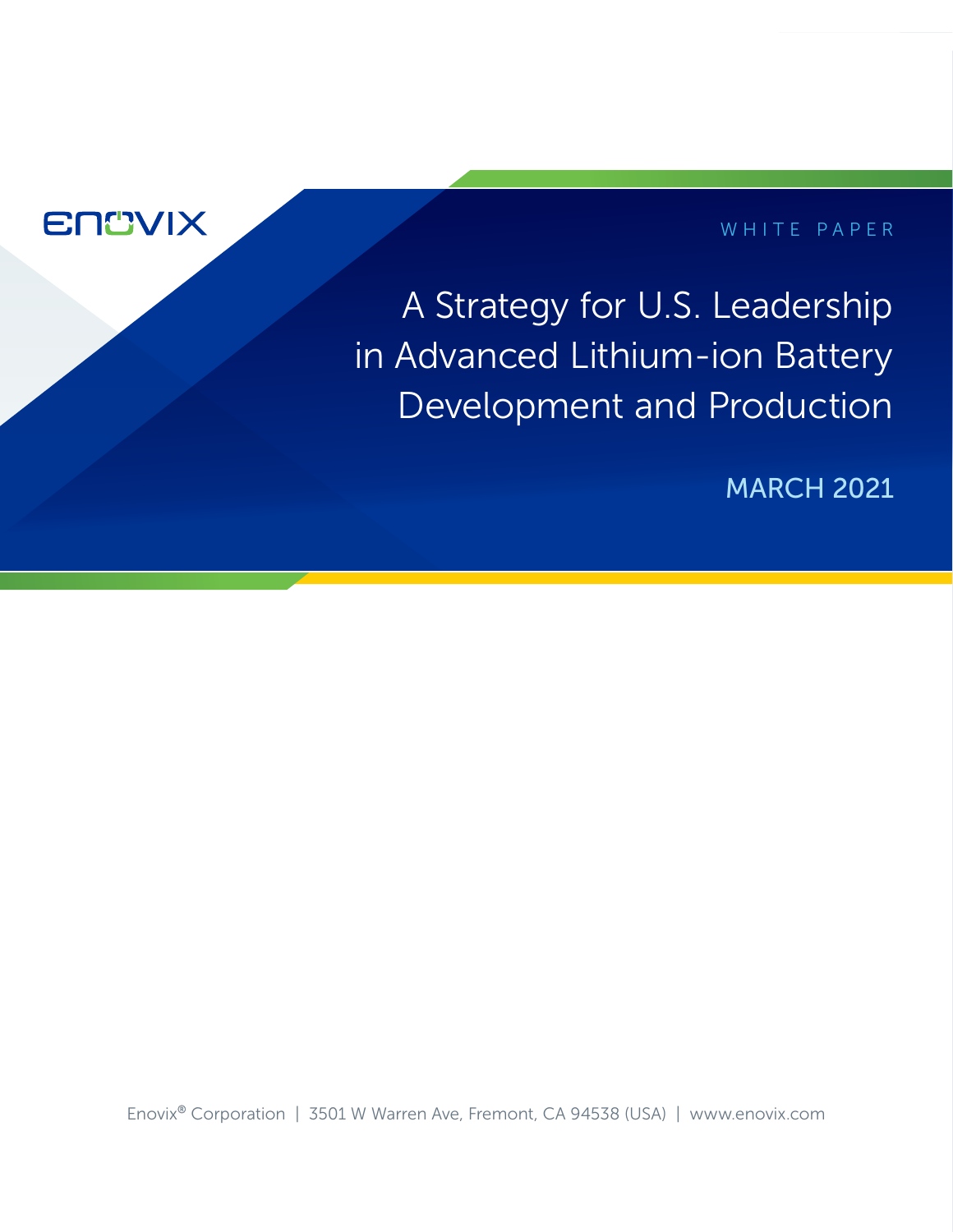| <b>Table of Contents</b>                                                 |    |
|--------------------------------------------------------------------------|----|
| <b>Executive Summary</b>                                                 | 03 |
| The Need for U.S. Advanced Lithium-ion Battery Leadership                | 04 |
| A Method for U.S. Leadership                                             | 04 |
| A Silicon-Anode in a Lithium-ion Battery                                 | 06 |
| A 'Drop-in' Advanced Li-ion Battery Production Process                   | 08 |
| Stage 1: Electrode Fabrication                                           | 08 |
| Stage 2: Cell Assembly                                                   | 09 |
| Wind-and-Flatten Cell Assembly                                           | 09 |
| Cut-and-Stack Cell Assembly                                              | 09 |
| Precision Roll-to-Stack Cell Assembly                                    | 09 |
| Stage 3: Battery Packaging and Formation                                 | 10 |
| A Strategy to Establish U.S. Leadership in Advanced Li-ion Batteries     | 10 |
| Phase 1: Production, Commercialization, and Validation                   | 11 |
| Phase 2: Scale Production and Retrofit Existing Li-ion Battery Factories | 12 |
| Phase 3: Advanced Silicon-Anode Li-ion Batteries for EVs and BESS        | 13 |
| Enovix Business Model: Profitable Growth and IP Ownership                | 15 |
| Conclusion                                                               | 16 |
| References (Endnotes)                                                    | 18 |
| <b>Sidebar</b>                                                           |    |
| Strategic Li-ion Battery Technologies                                    | 05 |
| <b>Figures</b>                                                           |    |
| 1<br>Conventional Li-ion battery architecture                            | 06 |
| $\overline{c}$<br>Enovix 3D cell architecture (illustration)             | 06 |
| 3<br>Enovix 3D cell architecture (photograph)                            | 06 |
| Comparison of electrode stack surface area pressure<br>4                 | 07 |
| Three stages of Li-ion battery production<br>5                           | 08 |
| Precision roll-to-stack tool (roll)<br>6                                 | 09 |
| 7<br>Precision roll-to-stack tool (stack)                                | 10 |
| 3D cell with structural constraint<br>8                                  | 10 |
| Three-phase strategy for U.S. advanced Li-ion battery leadership<br>9    | 11 |
| Automotive development timeline for batteries<br>10                      | 15 |

# Executive Summary

Recent reports by U.S. energy, economic, and defense experts state that it is strategically important for U.S. industry to have more of a leadership role in the development and production of lithium-ion (Li-ion) batteries, especially next-generation batteries. Dr. George Crabtree, at Argonne National Laboratory, has identified a silicon-dominant battery that can 'drop-in' to the current Li-ion battery manufacturing process as a way the U.S. can regain a competitive and perhaps a leading position in Li-ion battery production.

Enovix has developed an advanced Li-ion battery that uses silicon as the only active lithium cycling material (i.e., 100% active silicon) in the anode to significantly increase energy density and maintain high cycle life. The company has applied an equally innovative approach to develop roll-to-stack Li-ion battery production tools that 'drop-in' to existing battery manufacturing lines. Enovix is now executing a three-phase strategy for U.S. leadership in advanced Li-ion battery development and production.

In phase one, Enovix is constructing its own production facility in Fremont, California to begin commercial deliveries of its 3D Silicon<sup>™</sup> Lithium-ion Rechargeable Battery to category leading portable electronic device customers in 2022. The value of collocating and coupling R&D and production in the same facility is extremely high for process-driven advanced battery innovation. The facility also will serve as validation for the Enovix 'drop-in' production process.

Phase two of the Enovix strategy is to scale production of its 3D Silicon Lithium-ion Battery for portable electronic device applications. Enovix may build additional production facilities or partner with established battery producers and help them retrofit their global factories to produce Enovix 3D Silicon Lithium-ion Batteries. Retrofitting an existing U.S. production facility is expected to be a cost-effective way to increase efficiency and provide defence, public safety, and emergency service operations with a secure, reliable supply of U.S. developed and produced advanced silicon-anode Li-ion batteries. Scaling production for next-generation portable electronic devices will also inform Enovix process-driven innovation as the company develops its 100% active silicon-anode Li-ion battery for electric vehicle (EV) and battery energy storage system (BESS) markets.

In phase three, Enovix plans to demonstrate that its 3D Silicon Lithium-ion Battery can combine the energy density, cycle life, and calendar life required for EV battery and BESS market applications, and that its 'drop-in' process can scale for low-cost, high-volume production. This will support the company's strategy to have its Enovix 3D silicon Li-ion technology and production processes adopted by gigafactories through partnerships and licensing by the mid-2020s.

Over the coming decade, the Enovix three-phase strategy is to establish U.S. leadership in advanced Li-ion battery development and production; serve as a strategic foundation for critical, emerging industries such as next-generation portable platforms, electric vehicles, and energy storage systems; and help ensure long-term U.S. economic and national security.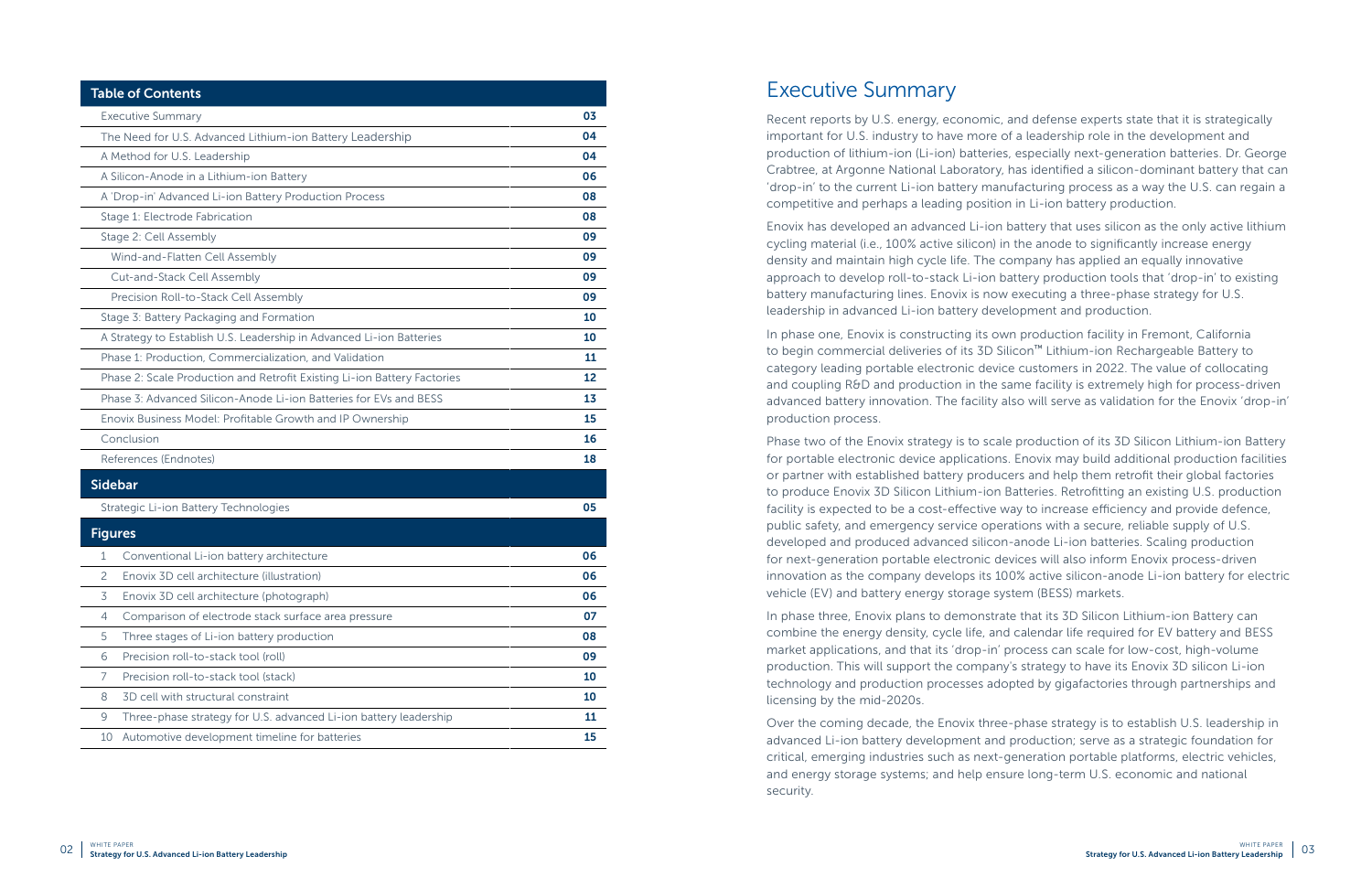Increased global demand for consumer electronics, electric vehicles, and energy storage systems have made lithium-ion (Li-ion) batteries invaluable in today's global society. China recognized a decade ago the importance of establishing a Li-ion cell manufacturing base.<sup>1</sup> According to the International Energy Agency (IEA), China increased its Li-ion cell production capacity from 9 gigawatt hours (GWh) in 2010 to 145 GWh in 2017.² By 2018, China controlled about twothirds of the global Li-ion cell production capacity, and that is expected to grow to an estimated 73% by 2021, according to BloombergNEF. In comparison, the U.S. controlled only 13% of the global capacity in 2018, with no growth expected.<sup>3</sup>

## The Need for U.S. Advanced Lithium-ion Battery Leadership

In written testimony before the U.S. Senate Committee on Energy and Natural Resources on February 5, 2019, Simon Moores, managing director of Benchmark Mineral Intelligence, said, "We are in the midst of a global battery arms race in which the U.S. is presently a bystander." Regarding lithium-ion battery production, he added, "…those who possess the manufacturing and processing know-how will hold the balance of industrial power in the 21st century auto and energy storage industries."<sup>4</sup> On June 24, 2020, he again provided written testimony to the U.S. Senate Committee which reiterated, "Lithium-ion batteries are a core platform technology for the 21st century. A new global lithium-ion economy is being created. Yet, any U.S. ambitions to be a leader in this lithium-ion economy continue to only creep forward and be outstripped by China and Europe."5

James Greenberger, executive director of NAATBatt International, makes the case that lithium-ion battery production is strategic to U.S. economic security because it is fundamental to other critical emerging technologies. He says that advanced battery development and production today is analogous to semiconductor development and production in the 1980s, when Japan was a primary competitive threat.<sup>6</sup> Without a vibrant semiconductor industry, U.S. progress in emerging industries such as wireless communications, multimedia, and personal computers would have been hampered, damaging the broader economy.<sup>7</sup> Today advanced battery development and production is strategic to other critical emerging technologies such as next-generation mobile platforms, electric vehicles, and energy storage systems.

Advanced battery development and production is strategic to other critical emerging technologies such as nextgeneration mobile platforms, electric vehicles, and energy storage systems.

Recent events, such as trade disputes and a global pandemic, demonstrate that strategic goods produced offshore are at risk of disruption.<sup>8</sup> And the threat is not just economic. A November 2018 article in National Defense, "Offshore Battery Production Poses Problems for Military," states that although the U.S. Defense Department "is a relatively small consumer of lithium battery technologies when compared to the commercial market, the importance of these technologies cannot be understated," and "without a domestic production capability, there are no assurances that a foreign producer will even be willing to ship to the United States in times of conflict."<sup>9</sup> A December 2019 report from The Institute for Defense Analyses, "Lithium Ion Battery Industrial Base in the U.S. and Abroad," states that it is "highly desirable for U.S. industry to have more of a leadership role in the production of Li-ion batteries, especially next-generation batteries."10

> The Li-ion battery is the single most costly part of an electric passenger vehicle, making up between 35% and 45% of total cost.<sup>19</sup> By comparison, the Li-ion battery in a mobile device, such as a smartphone, accounts for about 1% to 2% of total cost.20 The battery is also expected to be the tightest in supply as EV production and supply chains ramp up in the coming years. Not having this strategic part of the production process close by EV manufacturing sites carries significant supply-chain risks.<sup>21</sup>

## A Method for U.S. Leadership

In December 2019, Dr. George Crabtree, Director, Joint Center for Energy Storage Research (JCESR), Argonne National Laboratory, penned an article, "What Should the United States Do to Regain Leadership in Lithium-ion Battery Manufacturing?" He asserts that the U.S. can achieve a competitive or even a leading position in Li-ion battery manufacturing with the right technology and production process. He identifies a silicon-anode that significantly increases the energy density of lithium-ion batteries, but qualifies that," the anode material must contain a significant amount of silicon, as much as 50% or more." He also says the advanced battery technology, "should be capable of being 'dropped in' to the current Li-ion battery manufacturing process."11 Enovix has produced an advanced Li-ion battery with silicon as the only active lithium cycling material in the anode that 'drops-in' to the current Li-ion battery production process.

## STRATEGIC LI-ION BATTERY TECHNOLOGIES

Li-ion battery technology is central to delivering significant advances in three critical industries over the next two decades: next-generation mobile platforms, electric vehicles, and energy storage systems.12

### Next-Generation Portable Platforms – Augmented Reality

The augmented reality (AR) market is projected to grow from under \$6 billion (US) in 2018 to over \$192 billion in 2025.13 According to Apple CEO, Tim Cook, AR represents a major new mobile platform. "I regard it as a big idea like the smartphone. I think AR is that big, it's huge."14 Apple is not the only company that thinks AR is huge. Facebook, Microsoft, and Snap have major development programs. If companies can make the technology reliable and lightweight enough, AR could eventually replace smartphones as the primary mobile platform.15

For this to occur, AR glasses must get smaller, lighter, and more powerful. The lenses that display digital imagery in front of people's eyes will need to be high quality while also sufficiently small for a comfortable fit. Broad access to fast 5G mobile networks is considered a critical enabling technology for AR to grow its presence in both consumer and industrial markets. And Li-ion batteries will need to provide more energy capacity in a small-size, lightweight format. Most reports indicate that AR glasses meeting these requirements are expected to be available in 2022 or, more likely, in 2023.16

#### Electric Vehicles

The total value of the EV market is projected to exceed \$1 trillion (US) by 2030.17 The electric passenger vehicle is the largest segment of the total EV market. Passenger EV sales have jumped from 450,000 in 2015 to 2.1 million in 2019, and they are projected to reach 8.5 million in 2025, 26 million in 2030, and 54 million in 2040. This translates to projected passenger EV share, as a percentage of total passenger vehicle sales, growing from 2.7% in 2020 to 10% in 2025, 28% in 2030, and 58% in 2040. However, these projections are based on an absolute necessity that average price parity between EVs and internal combustion engineer (ICE) vehicles will be achieved by the mid-2020s.18

#### Battery Energy Storage Systems

Wind and solar are projected to increase from less than 10% of global power generation in 2018 to over 20% by 2030 and to almost 50% by 2050.22 Li-ion battery energy storage systems (BESS) are emerging as an essential solution to effectively integrate solar and wind renewables in worldwide power systems. Utility-scale stationary batteries presently dominate global energy storage by storing excess renewable energy generation and smoothing output. Behind-the-meter (BTM) batteries—connected behind the utility meter of commercial, industrial, and residential customers—are on the rise globally.23

According to the International Renewable Energy Agency (IRENA), total worldwide BESS in 2017 was 11 gigawatt hours (GWh), with utility-scale stationary batteries accounting for about 80%. IRENA projects that BESS will increase to at least 180 GWh by 2030, at which point utility-scale stationary batteries will account for 44% and BTM batteries 56%.24 According to GMI Research, Li-ion batteries will drive the global battery energy storage system market, which is expected to grow from \$1.95 million (US) in 2019 to \$34.25 billion in 2026.25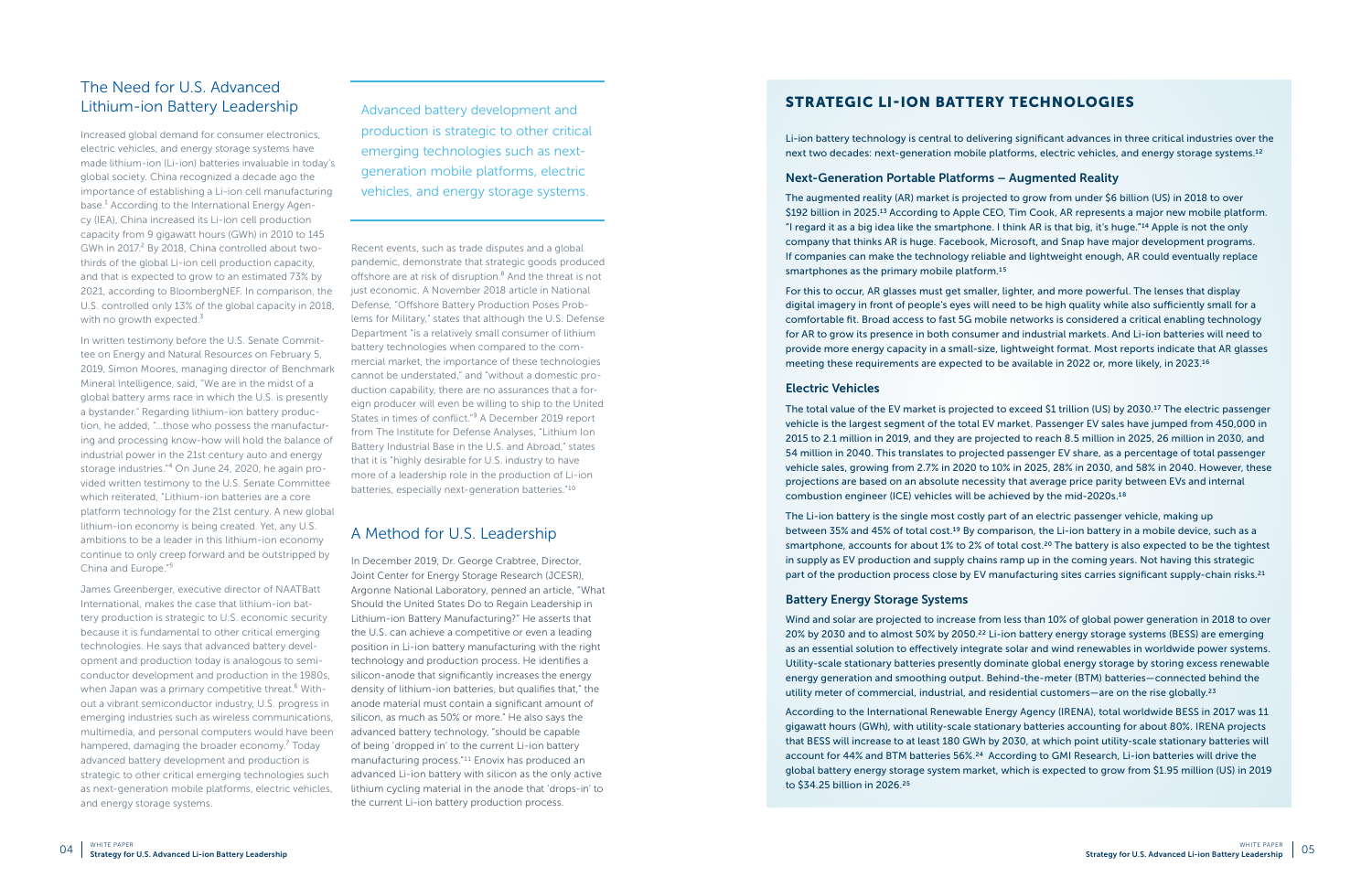## A Silicon-Anode in a Lithium-ion **Battery**

The vast majority of Li-ion batteries use a graphite anode, which is carbon in a crystalline form.26 A graphite anode absorbs lithium ions when the battery is charging and releases them back into the electrolyte when the battery is discharging. At the anode, lithium (Li) combines with graphite (C) at a one-to-six (1:6) ratio (LiC $_6$ ). This gives graphite a theoretical specific capacity of about 372 milliamphours per gram (mAh/g).27 Researchers have long known that a silicon anode could significantly increase the energy density of a conventional Li-ion battery.28 Silicon (Si) is an attractive anode material because it forms a  $Li_{15}Si_4$  alloy. Its increased ratio of Li to Si bonding gives silicon a theoretical specific capacity of about 3,579 mAh/g, over 9 times that of graphite.29 Volumetrically, lithiated silicon occupies 3 times less volume than lithiated graphite in a charged state (2,194 Ah/l versus 719 Ah/l).30

**Figure 1** shows a photomicrograph cross-section of conventional Li-ion cell architecture, where electrodes and separators are wound to fit into a rectangular metal case or a polymer pouch. Unlike a graphite anode, one that is predominately silicon can cause a conventional Li-ion cell to experience a large volume expansion upon lithiation (charge).<sup>31</sup> During delithiation (discharge), the cell shrinks. As it does, silicon particles discharge non-uniformly, which causes them to electrically disconnect from current collectors, over-discharge, and pulverize. As particles pulverize through repeated discharge cycles, new silicon surfaces open, which causes solid-electrolyte interphase (SEI) to form, and this results in accelerated Li-ion loss. Therefore, a conventional

Figure 3 is a photomicrograph cross-section of an Enovix 3D cell. Electrodes (A) are stacked side-byside and enclosed top and bottom with thin (50 micron), lightweight stainless-steel constraints (B) that hold stainless-steel end caps (C) in place. The end caps apply sufficient restraining force on the electrode stack to contain silicon expansion within the cell and limit external swelling during charge cycles. Typical swelling of an Enovix 3D cell after 500 cycles is less than 2%.

Figure 4 compares two 50 mm x 30 mm x 3 mm cells: one of Enovix 3D architecture and another of conventional Li-ion architecture. In conventional Li-ion cell architecture, electrodes are wound or stacked parallel to the (red) face of the battery.

Li-ion cell with a 100% active silicon anode has a very short cycle life, often less than 100 full-depth of discharge cycles to 80% capacity.

With Enovix 3D cell architecture, the electrodes and separators are laser patterned and stacked side-byside, which enables the application of integrated stainless-steel end plates and constraints. Figure 2 is a cutaway illustration of proprietary Enovix 3D cell architecture showing the orientation of the electrodes, current collectors, separators and stainless steel end plates enclosed by stainless-steel constraints.

With Enovix 3D cell architecture, electrodes are laser patterned into 3 mm x 30 mm strips and stacked side-by-side to a width of 50 mm. Rather than having long electrodes that run parallel to the face of the battery, Enovix cells have many small electrodes that are orthogonal to the largest face of the battery.

This seemingly small difference has huge benefits. Specifically, the 3D cell architecture is well-suited to accommodate the use of a silicon anode and capitalize on the higher energy density it provides.

In a conventional graphite anode, lithium atoms slip into the vacant spaces between the graphite layers forming  $LiC<sub>6</sub>$ . As a result, there is very little graphite anode swelling during cycling (<10%). In a silicon anode, however, lithium atoms form an  $Li_{15}Si_4$  lithiumsilicon alloy that does not have such vacant spaces.

- While this alloying process results in an increased ability to store lithium, it can also cause significant expansion of the anode material during charging, creating high pressure within the battery (10.4 MPa or 1,500 psi in an Enovix battery). If a silicon anode were used in a conventional battery architecture, the pressure of anode swelling would act on the large face of the battery (red), requiring a force as large as
- 1,550 kgf or 3,500 lbf to contain expansion for the battery illustrated in Figure 4.
- By contrast, when silicon anodes are used in the Enovix 3D cell architecture, they do not face the largest side of the battery; instead the anodes face a short (3 mm x 30 mm) side of the battery (blue). Because the anode faces are small in area, this same 10.4 MPa or 1,500 psi pressure, requires a force of only 94 kgf or 210 lbf to contain expansion.
	- The stainless steel constraint system surrounds the cell and limits the battery from swelling and growing in size. Moreover, the constraint system keeps the anode
- and cathode materials under constant compression, maintaining excellent particle-to-particle connection.

## Conventional Li-ion cell architecture



*Microscopic cross-section of a conventional wound Li-ion cell shows electrodes and separators wound and flattened (source: Journal of The Electrochemical Society)*

#### Figure 1

#### Enovix 3D cell architecture



*Cutaway illustration (not to scale) of an Enovix 3D cell showing the vertical orientation of electrodes, separators, and stainless-steel end caps enclosed by stainless-steel constraints (source: Enovix Corporation)*

#### Figure 2



*electrodes and separators vertically oriented within a stainless-steel constraint (source: Enovix Corporation)*

#### Figure 4

## Comparison of electrode stack surface area pressure

Conventional Li-ion Cell Architecture





*Comparison of Enovix 3D cell architecture and of conventional Li-ion cell architecture illustrating the extreme difference in electrode surface area leading to a high differential in resultant force*. *(source: Enovix Corporation)*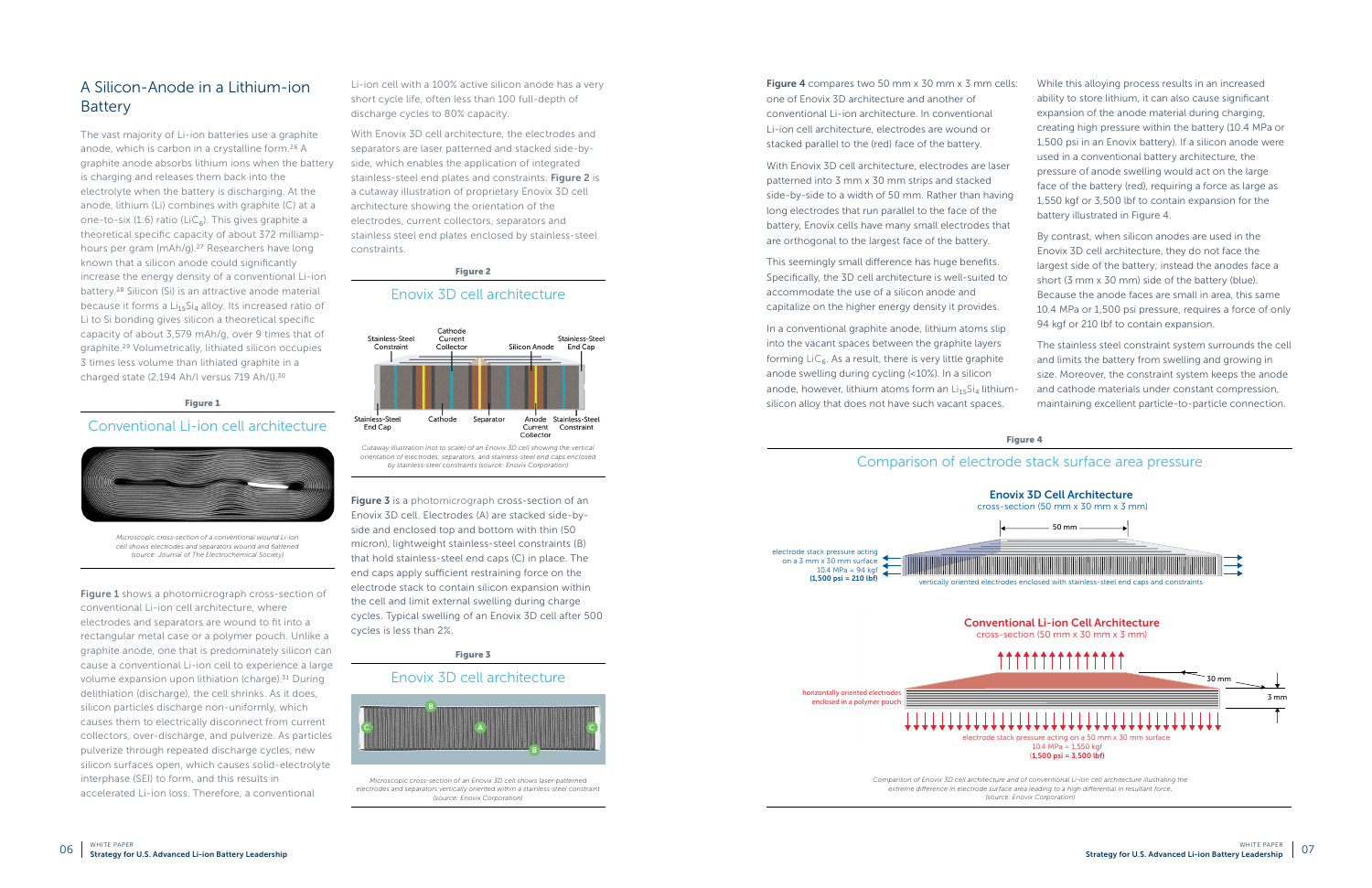Electrode fabrication is a relatively large stage of the overall battery production process. While there have been process improvements over the years, electrodes for all Li-ion batteries are fabricated using this standard method.

## Stage 2: Cell Assembly

Cell assembly is a relatively small but critically important stage in the Li-ion battery production process. Li-ion cells were initially assembled by winding electrodes and separators into a naturally cylindrical "jelly roll" configuration packaged in a cylindrical metal can. While some Li-ion batteries still use cylindrical metal cans, low-profile portable electronic devices require thinner, flatter cell formats.33 Li-ion cell assembly first addressed this need with a wind-and-flatten process introduced in the early 1990s. In 1995, cut-and-stack cell assembly improved spatial efficiency. Enovix has developed a precise roll-to-stack cell assembly process to produce the Enovix 3D cell that significantly increases cell energy density and maintains high cycle life.

## Wind-and-Flatten Cell Assembly

Wind-and-flatten cell assembly, introduced in the early 1990s, essentially flattens the cylindrical "jelly roll" into a thin, flat package (see Figure 1) for use in portable electronic devices such as laptop computers and mobile phones. The wind-and-flatten electrode assembly can be packaged in a metal case, but it is most often packaged in a polymer pouch for portable electronic device applications. It can also be produced in larger formats with welded aluminium housings for electric power-trains in hybrid and electric vehicles.34

## Cut-and-Stack Cell Assembly

Cut-and-stack cell assembly was introduced in 1995. Instead of winding and flattening, electrodes and separators are cut (or punched) into sheets, which are stacked horizontally. Cut-and-stack assembly provides better spatial efficiency than "jelly roll" wind-and-flatten assembly. Because the space at the winding core is eliminated and space at the outside edges is reduced, packaging efficiency is improved. Cut-and-stack cells are used in consumer, military, and automotive applications.35

Enovix has designed tools which incorporate proprietary processes to achieve precise high-speed roll-tostack cell assembly, and the precision tools 'drop-in' to a standard Li-ion battery production process.

## Precision Roll-to-Stack Cell Assembly

Enovix has designed tools, produced by precision equipment companies, which incorporate proprietary processes to achieve precise laser patterning and high-speed roll-to-stack cell assembly. These tools are 'drop-in' replacements for either the wind-andflatten tools or the cut-and-stack tools in a standard Li-ion production process.

Instead of cutting or punching, electrodes and separators are laser patterned and stacked into 3D cell architecture. Figure 6 shows rolls of electrodes and separators on a proprietary Enovix roll-to-stack tool.

## A 'Drop-in' Advanced Li-ion Battery Production Process

Enovix has applied an equally innovative, low-cost approach to Li-ion battery production. The result is precision production tools that 'drop-in' to existing standard Li-ion battery manufacturing lines and

increase megawatt hour (MWh) capacity by about 30% relative to a conventional Li-ion battery production line at the same volume. Figure 5 illustrates the three basic stages of standard Li-ion battery production: 1) electrode fabrication, 2) three different 'drop-in' cell assembly processes, and 3) battery packaging and formation.

#### Figure 5







## Three stages of Li-ion battery production

*Illustration of the three basic stages of standard lithium-ion battery production—1) electrode fabrication, 2) cell assembly, and 3) battery packaging & formation—with Enovix 'drop-in' processes in green (source: Enovix Corporation)*

## Stage 1: Electrode Fabrication

Sony Corporation developed and commercialized the first Li-ion battery in 1991 for its handheld camcorder—a harbinger of many power-hungry portable electronic devices to come. At the time, increasingly popular compact discs were beginning to erode the market for audio cassette tapes, of which Sony was a major manufacturer. Magnetic recording tape was made on long production lines that mixed a magnetic slurry, coated it onto a plastic film, calendered the surface to control coating thickness, cut the coated film into long strips, and rolled them up for packaging in cassettes.

Sony's battery division managers adapted the magnetic recording tape production equipment to mix chemical slurries, coat them onto metal foil current collectors, calender the surface, slit the coated metal foil into electrode sheets, and roll them up for packaging in cylindrical metal cans.32

## Precision roll-to-stack tool



*Photograph of electrode and separator rolls on proprietary roll-to-stack tool (source: Enovix Corporation)*

#### Figure 6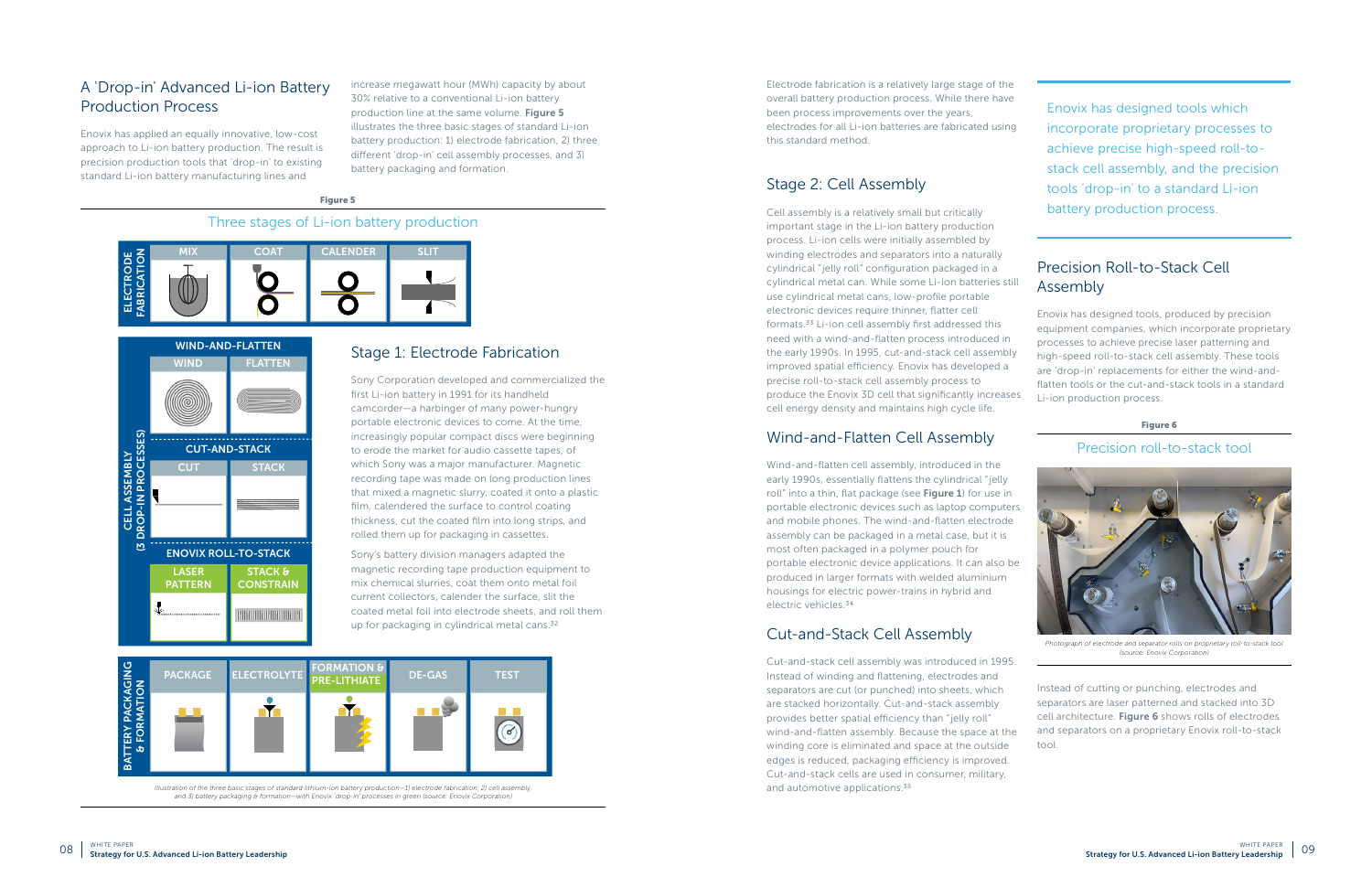## Phase 1: Production, Commercialization, Validation, and Process-Driven Innovation

To date, only niche applications that can tolerate a very high unit price and low cycle life have employed Li-ion batteries with a silicon-dominant anode, such as solar-electric stratospheric Unmanned Aerial System (UAS). The first phase of the Enovix strategy is to build its own highly automated production facility and begin commercial delivery of its 3D Silicon Lithium-ion Batteries to category leading portable electronic device OEMs. This is expected to simultaneously confirm the performance of its 100% active silicon-anode Li-ion battery and validate its high-volume 'drop-in' production process for mass-market commercial applications. incorporated the tools into its semi-automated pilot-production process. In 2020, Enovix secured funding to build its first silicon-anode Li-ion battery production facility in Fremont, California. The U.S. factory is scheduled to begin production for commercial delivery to customers in 2022. When fully ramped, the facility is designed to produce over 250 MWh of battery capacity per year for mobile communication and computing devices. The company is initially focusing on portable electronic device markets for several reasons.

Li-ion batteries for mobile communication and computing devices. Second, Enovix worked with equipment companies to produce proprietary electrode and separator laser patterning and highspeed stacking tools to meet its specifications, and it

In 2018, Enovix sampled leading mobile device producers with silicon-anode Li-ion cells that combined increased energy density with high cycle life. In 2019, Enovix achieved important milestones on its path to commercialization. First, the company secured agreements with several category leading customers to develop and produce silicon-anode First, the portable electronics market is large projected to reach \$13 billion by 2025—and we expect device OEMs will pay more for batteries than electric vehicle manufacturers. For example, a lithium-ion battery represents about 1% to 2% of the total component cost of a smartphone.<sup>38</sup> Over the past decade, survey after survey has revealed that the

## A Strategy to Establish U.S. Leadership in Advanced Li-ion **Batteries**

Figure 9 illustrates the three-phase strategy Enovix is executing to establish U.S. leadership in advanced Li-ion battery development and production.

An in-line tool precisely laser patterns the electrodes and separators, which are then fed directly to a high-speed stacking tool. Figure 7 shows precision laser patterned and stacked electrodes and separators in a 3D cell architecture with the Enovix high-speed stacking tool in the background.

The laser patterning and high-speed stacking of electrodes and separators in the proprietary Enovix 3D cell architecture provides precise alignment and better spatial efficiency than conventional cell assembly. But the critical difference is that the orthogonal orientation of the electrodes enable the application of a high stack pressure with low force.

This enables Enovix to apply a thin (50 micron), stainless-steel constraint to the top and bottom of a 3D cell (Figure 8). Because of the orthogonal orientation, Enovix can incorporate an anode with silicon as the only active lithium cycling material into a Li-ion cell and not only significantly increase energy density but also maintain high cycle life.

Enovix is executing a three-phase strategy to establish U.S. leadership in advanced Li-ion battery development and production.

## Stage 3: Battery Packaging and Formation

Battery packaging and formation is another large component of the battery production process. An Enovix 3D Silicon™ Lithium-ion Battery uses the same final assembly process as a conventional Li-ion battery, with one exception. First cycle formation efficiency of a graphite anode is about 90 – 95%. First cycle formation efficiency of a silicon anode is only about 50 – 60%. The pre-lithiation process of the Enovix 3D cell overcomes the first cycle formation efficiency problem.

Enovix tools and processes, which 'drop-in' to current Li-ion battery manufacturing lines, enable a silicon anode in the proven chemistry of a Li-ion cell. This is the criteria Dr. George Crabtree, Director of the JCESR, Argonne National Laboratory, described as a way the U.S. "can regain a competitive and perhaps a leading position in lithium-ion battery manufacturing." Along with its production methodology, Enovix has initiated a 3-phase strategy to achieve this goal and rapidly escalate capacity.

## Precision roll-to-stack tool



*Photograph of stacked electrodes and separators in Enovix 3D cell architecture (foreground) with high-speed roll-to-stack tool (background) (source: Enovix Corporation)*

#### Figure 7

## 3D cell with structural constraint



*Photograph of Enovix 3D cell with slotted, structural constraint (source: Enovix Corporation)*



Figure 9



*Illustration of the Enovix three-phase strategy to establish U.S. leadership in advanced Li-ion battery development and production (source: Enovix Corporation)*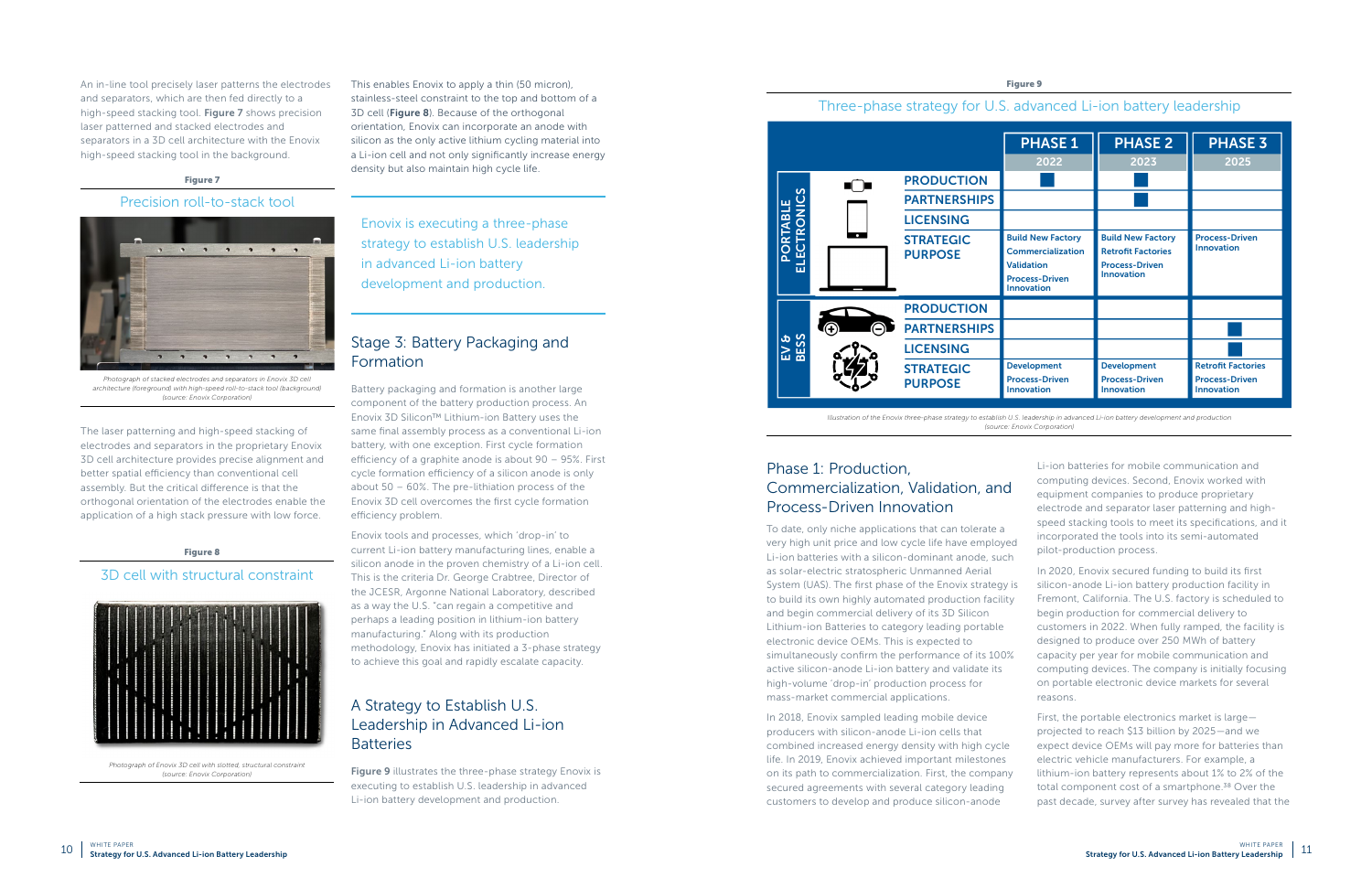number one consumer wish for their smartphones and other mobile devices is better battery life.<sup>37</sup> In addition, better battery performance has enabled producers to add greater functionality in smaller form factors to improve consumer satisfaction.38 Because the battery is such a small fraction of the total cost, OEMs of portable electronic devices have indicated they are willing to pay a premium for a battery that significantly increases storage capacity.

Targeting portable electronic device markets now allows Enovix to build a production facility in the U.S. at a relatively low cost (e.g., gigafactories being built to produce EV batteries are estimated to cost from about \$2 billion<sup>39</sup> to \$5 billion,<sup>40</sup> depending on capacity), in a relatively short time frame, and deliver millions of batteries to a large commercial market. As a result, Enovix expects to generate revenue in Q2 2022.

Second, the Enovix production facility is expected to validate that its 'drop-in' changes are a quick, costeffective way to retrofit existing standard Li-ion battery production lines and increase production capacity. This will provide the company with flexibility to pursue multiple paths to expand production capacity through building additional facilities or by retrofitting existing Li-ion production facilities.

Third, advanced battery development is occurring at the frontier of science where process innovations are evolving rapidly. Since even minor process changes can have an immense impact on battery performance, the value of collocating and coupling R&D and manufacturing is extremely high, and the risks of separating them are enormous.41 As more production facilities are added in phases 2 and 3, the phase 1 production facility will be used to develop and scale the next generation of advanced batteries.

## Phase 2: Scale Production and Retrofit Existing Li-ion Battery Factories

In 2010, the global Li-ion battery production base was 19 GWh.42 Most factories had annual production capacity of much less than 1 GWh, with about 95% of the batteries produced for portable electronic devices.43 Benchmark Mineral Intelligence described it as a "cottage industry geared to supplying a mobile consumer market for smartphones, laptops, and power-tools."44

Over the past decade, the Li-ion production landscape has undergone a major upheaval. Electric passenger vehicles coming to market now have batteries with over 5,000 times more storage capacity than a cell phone.45 BloombergNEF projects that total global Li-ion battery capacity demand will grow to over 2,000 GWh (2 TWh) by 2030, with about 80% for EV applications.46 This explosive growth in demand is driving the construction of 115 new gigafactories (annual capacity of 10 GWh or more) with a projected total annual capacity of 2,068 GWh47 and capital costs between \$2 billion and \$5 billion per factory.

EV dynamics have mostly obscured the continued growth in demand for Li-ion battery capacity to power portable computers, smartphones, tablets, and other mobile electronic devices. But demand is expected to reach about 160 GWh by 2030.48 The growth in demand will be driven more and more by wearable devices, where batteries need to provide significantly more storage capacity in a smaller package. The step-change increase in storage capacity of an Enovix 3D Silicon Lithium-ion Battery is ideal for such applications, and the Enovix production strategy is a quick, cost-effective way to increase capacity and meet demand.

Compared to new construction, Enovix projects that retrofitting an existing, standard Li-ion battery production line for Enovix battery production can be completed significantly faster and at lower cost, i.e., with quicker time to market and better financial margins. Electrode fabrication is unchanged, with 'drop-in' changes to electrode assembly and a minor change to battery packaging and formation for pre-lithiation. And, due to the increased energy density of each silicon-anode Li-ion battery produced, the change is anticipated to increase capacity by about 30%.

Phase 2 of the Enovix strategy is to scale production of its 3D Silicon Lithium-ion Battery for portable electronic device applications. The Enovix strategy is to build additional production facilities and/or retrofit existing Li-ion production facilities. Enovix may partner with battery producers and help them retrofit their global factories to produce Enovix 3D Silicon Lithium-ion Batteries. This is expected to increase production efficiency and capacity of existing factories and produce differentiated advanced silicon-anode Li-ion batteries for present and next-generation portable electronics devices.

Compared with new construction, retrofitting a standard Li-ion battery production line for Enovix siliconanode battery production can be completed in a fraction of the time at a fraction of the cost required to build a new factory of similar capacity.

.

There are presently only a handful of Li-ion battery factories in the United States.49 None produce Li-ion batteries for mass-market portable electronic device applications. Some specialize in batteries for military and defense applications, and others were built, in part, with stimulus funding after the 2007 – 2009 financial crisis for anticipated EV applications. The U.S. military has a strong preference for batteries produced in the United States. Retrofitting one or more existing production facilities to silicon-anode Li-ion batteries will be a cost-effective way to increase production efficiency and provide the military with a U.S. developed and produced advanced silicon-anode Li-ion battery. Scaling production for next-generation portable electronic devices will also inform Enovix process-driven innovation as the company develops its silicon-anode Li-ion battery for EV and BESS markets.

## Phase 3: Advanced Silicon-Anode Li-ion Batteries for EVs and BESS

to \$100/kWh by 2024 and to \$61/kWh by 2030.51 But some of the factors that have driven the rapid price decrease may not persist, and, according to The Wall Street Journal, "If the cost of batteries doesn't continue to fall, long-range affordable EVs will remain a pipe dream."52

As with EVs, a major driver of battery energy storage systems (BESS) adoption is the decreasing cost of Li-ion batteries.53 Li-ion BESS are emerging as one of the key solutions to effectively integrate solar and wind renewables in utility-scale power systems worldwide.54 Pairing Li-ion BESS with solar and wind renewable resources will stabilize the grid by levelling loads, while also providing a full range of energy management services and improving a utility system's overall capacity factor.55 Behind-the-meter (BTM) batteries, connected behind the utility meter of commercial, industrial, and residential customers, are growing even faster than grid scale applications.56 BloombergNEF projects that by 2030 the demand for stationary storage (utility-scale grid plus BTM) will be about 180 GWh,<sup>57</sup> with utility-scale stationary batteries accounting for 44% and BTM batteries for 56%.58 As with EVs, the projections are based on the price of Li-ion batteries falling to \$100/kWh and below.

Global sales of passenger EVs are projected to increase from 2.1 million in 2019 to 8.5 million in 2025 and to 26 million in 2030. But these highgrowth projections are predicated on average price parity between EVs and internal combustion vehicles by mid-2020s. Batteries constitute 35% to 45% of total passenger EV cost. Therefore, reducing EV battery cost is synonymous with reducing EV price. According to BloombergNEF, "for mass market [adoption of] passenger EVs, low battery prices will remain the most critical goal."50 Li-ion battery prices were above \$1,100 (U.S.) per kilowatt-hour (kWh) in 2010. Prices have fallen 87% in real terms to \$156/kWh in 2019. And prices are predicted to drop rocket to 1.75 million metric tons by 2028.59 While the price of graphite (per metric ton) declined sharply from about \$2,500 (U.S.) in 2011 to about \$750 in 2016, it rose to about \$1,100 in 2017 before falling back to about \$750 in July 2020.60 A July 2019 article in The Wall Street Journal examines how a sharp decline in the price of key raw materials in 2018 contributed to a 24% decline in EV battery costs that year. But it also issues a warning. "It is usually assumed that the pattern of deflation will continue, following the example of the consumer electronics and solar industries. But batteries are a different kind of product. One problem is that, whereas solar cells

Raw materials are a critical supply and cost factor for Li-ion batteries. Graphite, which is the predominant or sole material in the anode of currently available Li-ion batteries, is an example. According to Mineral Commodity Summaries 2019, an annual report published by the U.S. Geological Survey, there are currently no graphite mines in the U.S. About 40,000 metric tons of the carboniferous material was imported to the U.S. during 2018. Benchmark Mineral Intelligence estimates that the amount of graphite needed for the anode material in Li-ion batteries will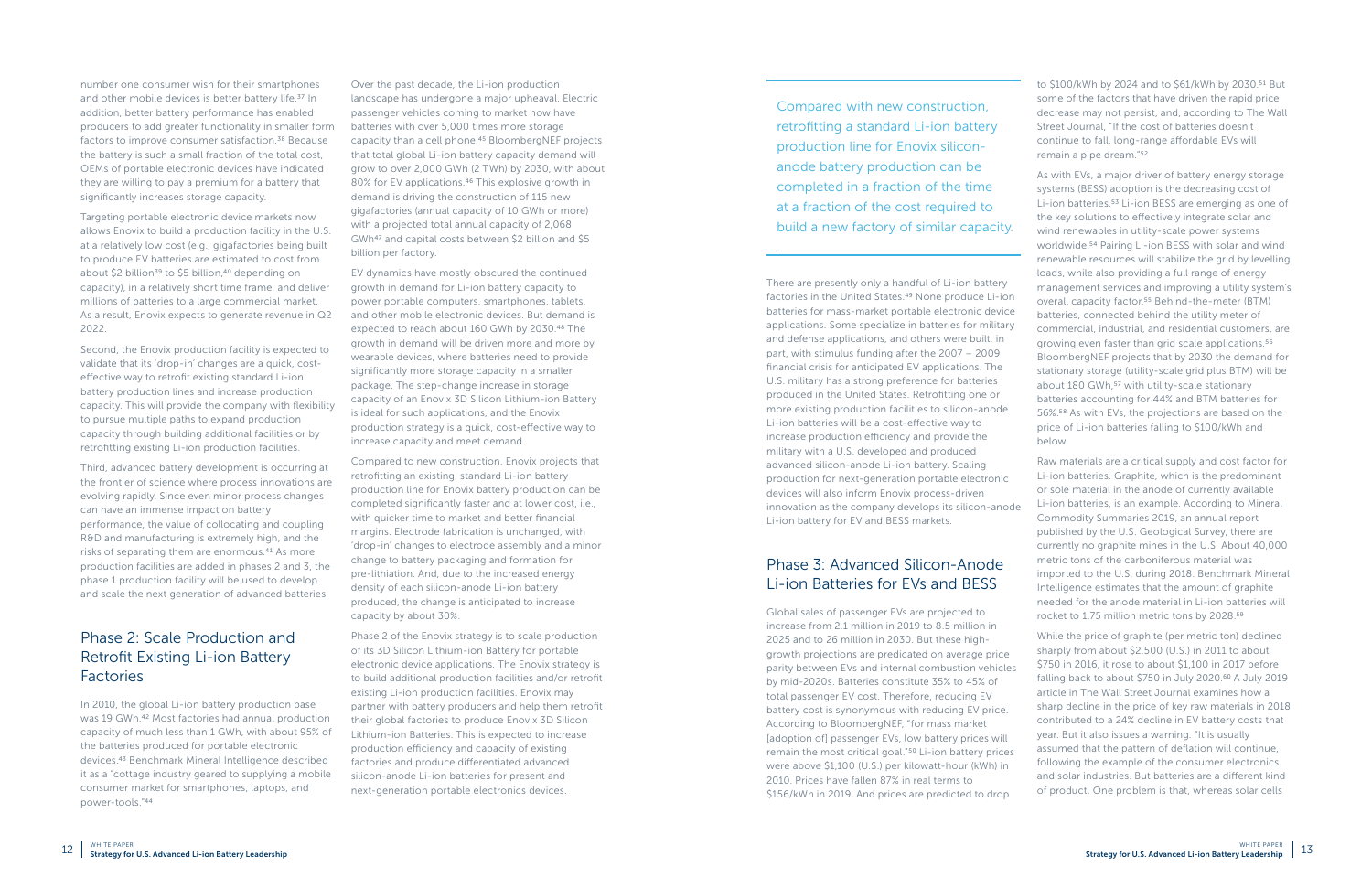are made of abundant silicon, batteries contain volatile commodities. Betting on ongoing declines seems a risky strategy for car makers."<sup>61</sup>

Silicon makes up 27.7% of the Earth's crust by mass and is the second most abundant element (behind only oxygen).62 According to research conducted on battery innovation by scientists at the Mobility, Logistics and Automotive Technology Research Centre, using silicon-based batteries can achieve a cost reduction per kWh of 30%, and the \$100/kWh cost will be reached between 2020 and 2025. The research concludes that, "This low price will have a significant impact on the overall price of an electric vehicles [sic] since the battery represents the largest cost," and "This price reduction will aide in the mass adoption of electric vehicles."63

Li-ion battery manufacturers are expecting gigafactories to reach economies of scale and decrease the unit cost of production in the near term.64 But this alone will not be sufficient to continue the required pace of decreasing battery cost needed to drive EV and BESS market penetration at projected rates. According to BloombergNEF, "As we get closer to the second half of the 2020s energy density at the cell and pack level will play a growing role, as it allows for more efficient use of materials and manufacturing capacity."65

An anode with silicon as the only active lithium cycling material has the potential to deliver a threefold benefit: 1) significantly increase energy density, 2) decrease material cost, and 3) leverage an abundant supply of raw material. But not all silicon anode production techniques are cost effective. The Enovix 3D cell architecture has been designed for the use of low-cost commodity silicon anode materials. Other approaches involve nanowires, nanoparticles or other structurally engineered materials, which involve additional silicon processing cost. And if the cost of silicon anode material processing exceeds the present, baseline cost of graphite anode production, it reduces the energy density benefit and diminishes the overall advantage of a silicon-anode Li-ion battery.

Tesla has blended small amounts of silicon with graphite in its EV batteries since 2015. At the time, Elon Musk said, "This is just sort of a baby step in the direction of using silicon in the anode."66 At Tesla's Battery Day, on September 22, 2020, Musk outlined a list of (primarily process) improvements the company plans to significantly improve battery performance

**Figure 10** is an "Automotive Development Timeline" for Batteries" adapted from one published by Benchmark Mineral Intelligence. It illustrates that cell design consumes 30% of total time to market. However, 50% of the total time to market is the development of a production process. Process validation and initial production consumes the final 20%. Many advanced silicon-dominant anode and solid-state battery producers have gone all-in on the EV market, and none have demonstrated a low-cost high-volume production process—in fact, most are just approaching this development phase. Enovix has taken a different direction to the EV battery market. It is proceeding on a parallel process-driven R&D and production path.

over the next three to four years. One of the components of Tesla's battery improvement program was the goal to leverage silicon-anode technology and to manufacture it internally. Musk said, "Silicon oxide-based solutions should be the advanced anode of choice for mainstream battery producers today, and they should be expected to dominate the market over the next five to seven years."67 This means that other EV producers will need to adopt similar technology or face a serious competitive disadvantage by 2025.

In January 2020, the U.S. Department of Energy (DOE) launched the Energy Storage Grand Challenge—a comprehensive strategy to create and sustain U.S. global leadership in energy storage technology, utilization, and exports.<sup>68</sup> About the same time, Enovix completed a proof-of-concept research program with a leading international automobile manufacturer. The program demonstrated that the Enovix silicon anode could be paired with automotive class NMC cathodes in its proprietary 3D architecture to achieve significant gains in gravimetric and volumetric energy density while maintaining excellent cycle life and reducing cost.69 In July 2020, the U.S. Department of Energy's (DOE's) Office of Energy Efficiency and Renewable Energy (EERE) announced that Enovix had been selected for FY2020 federal funding of \$3.2 million to advance research and development on Li-ion batteries using silicon-based anodes. Enovix expects to achieve energy density over 350 Wh/kg, greater than 1,000 cycle life and 10-year calendar life, with a 100% active silicon anode for EV Li-ion battery applications using a combination of Enovix 3D cell architecture and optimized electrolyte chemistry.70

Figure 10

## Automotive development timeline for batteries



*About half the time required to produce a new automotive battery is for development of a new manufacturing process.*

By the mid-2020s, Enovix expects to demonstrate that its 3D Silicon Lithium-ion Battery can combine the energy density, cycle life, and calendar life required for EV battery and BESS market applications, and that its 'drop-in' process can scale for low-cost high-volume production. This will pave the way for Enovix 3D Silicon Li-ion technology and production processes to be adopted by gigafactories through partnerships and licensing.

As Enovix commercializes existing battery products in multiple mobile device markets, it will continue to develop its 3D cells for the EV market. Enovix believes that validating and commercializing its silicon anode Li-ion battery technology and production process for the portable electronic market will significantly reduce its technology and production risks and enable entry into the larger EV battery market. Rather than creating a novel production process for the EV battery market, Enovix expects to scale its proven production process for the EV battery market. The value of collocating and coupling R&D and production in the same facility for process-driven innovation will pay dividends for transferring production from one mass market to another. there has been a parade of high-profile battery startups announced with great fanfare, often proclaiming a new technology "breakthrough." Most of the initial claims have not materialized. Some of the companies have radically restructured, and some have ceased operations completely.71 The majority of the failed ventures were focused solely on the EV battery market, as are many of today's advanced battery startups. The EV battery market is characterized by massive capital investment and ruthless price competition. And, by their own admission, today's startups are years away from commercialization. Enovix has taken a different path. Its initial target is

## The Enovix Business Model: Profitable Growth and IP Ownership

It's not unusual for a startup to conceive of an innovative new product. But it's much more difficult for one to transform a concept into a product, produce it, commercialize it, and build a successful, sustainable business around it. Over the past decade,

the portable electronics market, which is expected to reach a total available market (TAM) of \$13 billion by 2025. Because it is such a small component of a mobile device's total cost (about 1% to 2%), but provides significant consumer satisfaction through increased functionality and improved user experience, Enovix expects premium portable electronic device OEMs will pay a higher average

price, than an EV producer, for a battery with significantly higher energy density. Enovix began generating revenue in 2019 and 2020 from OEM contracts to develop batteries for portable electronic devices and to reserve production capacity.72

Enovix is currently securing supply agreements with customers for commercial deliveries in early 2022, and the company projects it will generate revenue in Q2 2022. Meanwhile, Enovix expects to leverage its process-driven innovation to develop its proprietary 100% active silicon-anode cell technology, prepare its 'drop-in' production tools, and secure partnerships to meet the energy density and cost demands of the EV and BESS markets by the mid-2020s.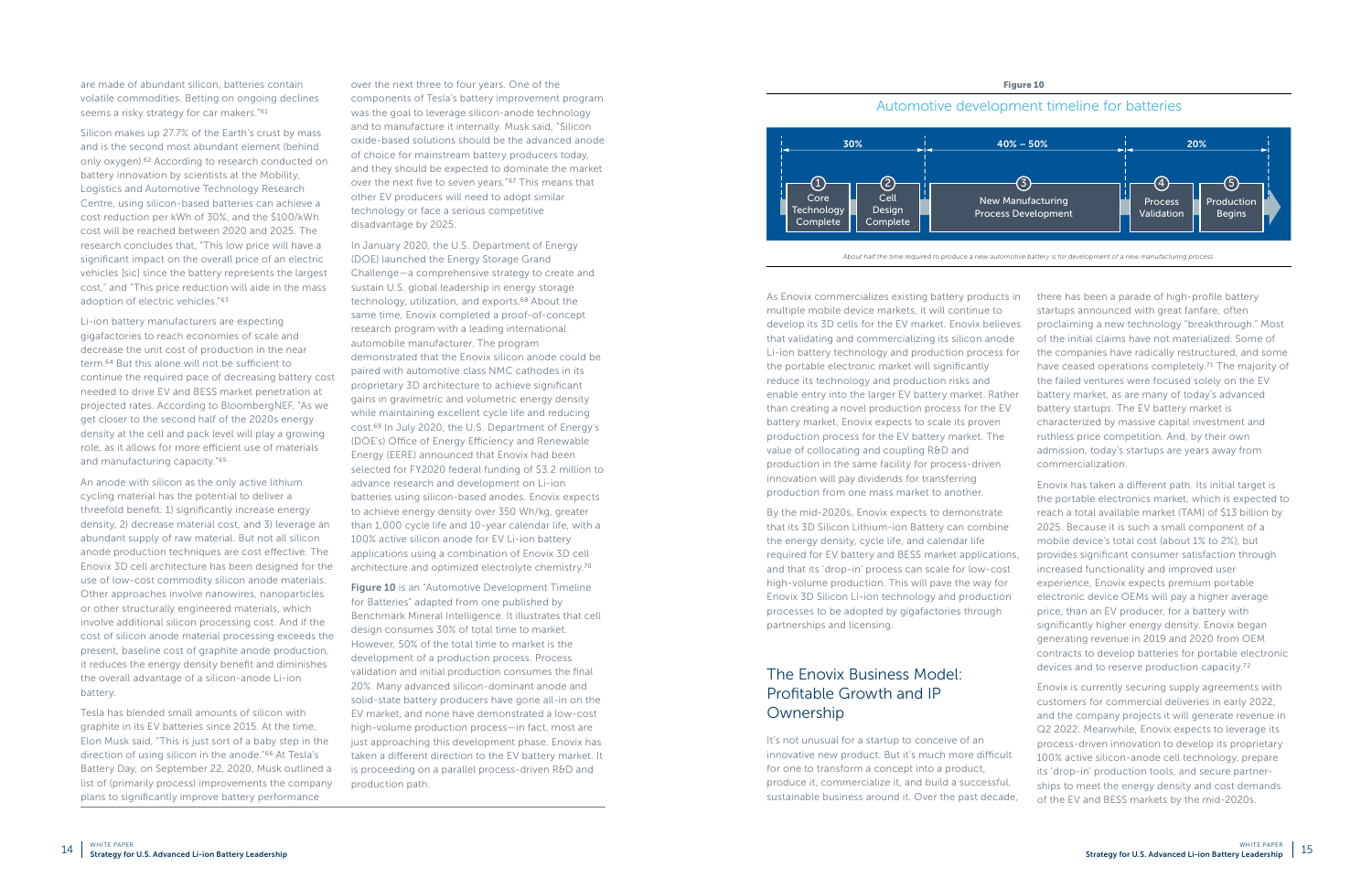Enovix is combining technological and production innovation with a business model built on profitable growth and ownership of intellectual property to create enterprise value and build a sustainable business with competitive barriers for years to come.

Unlike many advanced battery startups, which license core technology from government or academic research laboratories, Enovix has developed and owns its intellectual property. Enovix received its first four patents in 2012, and, to date, the company has been issued 89 patents, and it has submitted over 50 pending applications. Its patents cover design and production innovations, including 3D cell architecture, a 100% active silicon anode, and 'drop-in' production techniques. Enovix is combining technological and production innovation with a business model built on profitable growth and ownership of intellectual property to create enterprise value and build a sustainable business with competitive barriers for years to come.

## Conclusion

In the 1980s, semiconductor development and production was strategic to progress in critical emerging industries such as wireless communications, multimedia, and personal computers. Without a vibrant semiconductor industry, U.S. progress in these industries would have been hampered, damaging the broader economy. Today, advanced Li-ion battery development and production are strategic to U.S. progress in critical emerging industries such as next-generation portable electronic platforms, electric vehicles, and battery energy storage systems. But the U.S. presently lags China and Europe in Li-ion battery production.

Dr. George Crabtree, Director, JCESR, Argonne National Laboratory, has identified a silicon-dominant battery that can 'drop-in' to the current Li-ion battery manufacturing process as one way the U.S. can regain a competitive and perhaps a leading position in Li-ion battery production. Enovix has developed a

Li-ion battery with silicon as the only active lithium cycling material in the anode to significantly increase energy density and maintain high cycle life. The company has applied an equally innovative approach to develop roll-to-stack Li-ion battery production tools that 'drop-in' to existing battery manufacturing lines and increase MWh capacity by about 30% relative to a conventional Li-ion battery production line at the same volume. Enovix is now executing a three-phase strategy for U.S. leadership in advanced Li-ion battery development and production.

In phase one, Enovix is constructing its own production facility in Fremont, California to begin commercial deliveries of its 3D Silicon Lithium-ion Battery to category leading portable electronic device customers in 2022. The value of collocating and coupling R&D and production in the same facility is extremely high for process-driven advanced battery innovation. The facility also will serve as validation for the Enovix 'drop-in' production process with its present and future battery manufacturing partners.

Phase two of the Enovix strategy is to scale production of its 3D Silicon Lithium-ion Battery for portable electronic device applications. Enovix expects to build additional production facilities and/ or retrofit existing Li-ion production facilities. Enovix may partner with battery producers and help them retrofit their global factories to produce Enovix 3D Silicon Lithium-ion Batteries. Retrofitting an existing U.S. production facility is expected to be a costeffective way to increase production efficiency and provide the military with a U.S. developed and produced advanced silicon-anode Li-ion battery. Scaling production for next-generation portable electronic devices is also expected to inform Enovix process-driven innovation as the company develops its silicon-anode Li-ion battery for EV and BESS markets.

In phase three, Enovix plans to demonstrate that its 3D Silicon Lithium-ion Battery can combine the energy density, cycle life, and calendar life required for EV battery and BESS market applications, and that its 'drop-in' process can scale for low-cost highvolume production. This will pave the way for Enovix 3D Silicon Li-ion technology and production processes to be adopted by gigafactories through partnerships and licensing by the mid-2020s.

Over the coming decade, the Enovix three-phase strategy will establish U.S. leadership in advanced

#### *Disclaimers*

*This white paper ("White Paper") is for informational purposes only. This White Paper shall not constitute an offer to sell, or the solicitation of an offer to buy, any securities, nor shall there be any sale of securities in any states or jurisdictions in which such offer, solicitation or sale would be unlawful.*

*No representations or warranties, express or implied are given in, or in respect of, this White Paper. To the fullest extent permitted by law in no circumstances will Enovix or any of its respective subsidiaries, stockholders, affiliates,*  representatives, directors, officers, employees, advisers, or agents by responsible or liable for a direct, indirect, *or consequential loss or loss of profit arising from the use of this White Paper its contents, its omissions, reliance on the information contained within it, or on opinions communicated in relation thereto or otherwise arising in connection therewith. Industry and market data used in this White Paper have been obtained from third-party industry publications and sources as well as from research reports prepared for other purposes. Enovix has not independently verified the data obtained from these sources and cannot assure you of the data's accuracy or completeness. This data is subject to change.* 

*The information contained herein is as of March 19, 2021 and does not reflect any subsequent events.*

#### *Forward Looking Statements*

lithium-ion battery development and production; serve as a strategic foundation for critical, emerging industries such as next-generation portable platforms, electric vehicles, and energy storage systems; and help ensure long-term U.S. economic and national security.

*This White Paper contains forward-looking statements regarding future results that involve risks and uncertainties that could cause actual results or events to differ materially from the expectations disclosed in the forward-looking statements. Forward-looking statements are identified by words such as "believe," "will," "may," "estimate," "continue," "anticipate," "intend," "should," "would," "plan," "expect," "predict," "potential," "could," "seem," "seek, "outlook," or the negative of these terms or similar expressions. These forward-looking statements include, but are not limited to, statements regarding estimates and fore- casts of other financial and performance metrics, projections of market opportunity and technology trends, global demand for portable electronics, electric vehicles and energy storage systems, the Enovix strategic plan, performance of the Enovix 3D Silicon Lithium-ion cells, the scope of the Enovix total addressable market, and milestones relating to the production of batteries by Enovix and potential partnerships and licensing opportunities. These statements are based on various assumptions, and on the current expectations of the management of Enovix and are not predictions of actual performance. Actual results could differ materially from these forward-looking statements as a result of certain risks and uncertainties, including the risks described by Enovix from time to time in its periodic reports filed with the SEC. These forward-looking statements speak only as of the date on which they are made and subsequent events may cause these expectations to change. Enovix expressly disclaims any obligations to update or alter these forward-looking statements in the future, whether as a result of new information, future events or otherwise.*

#### END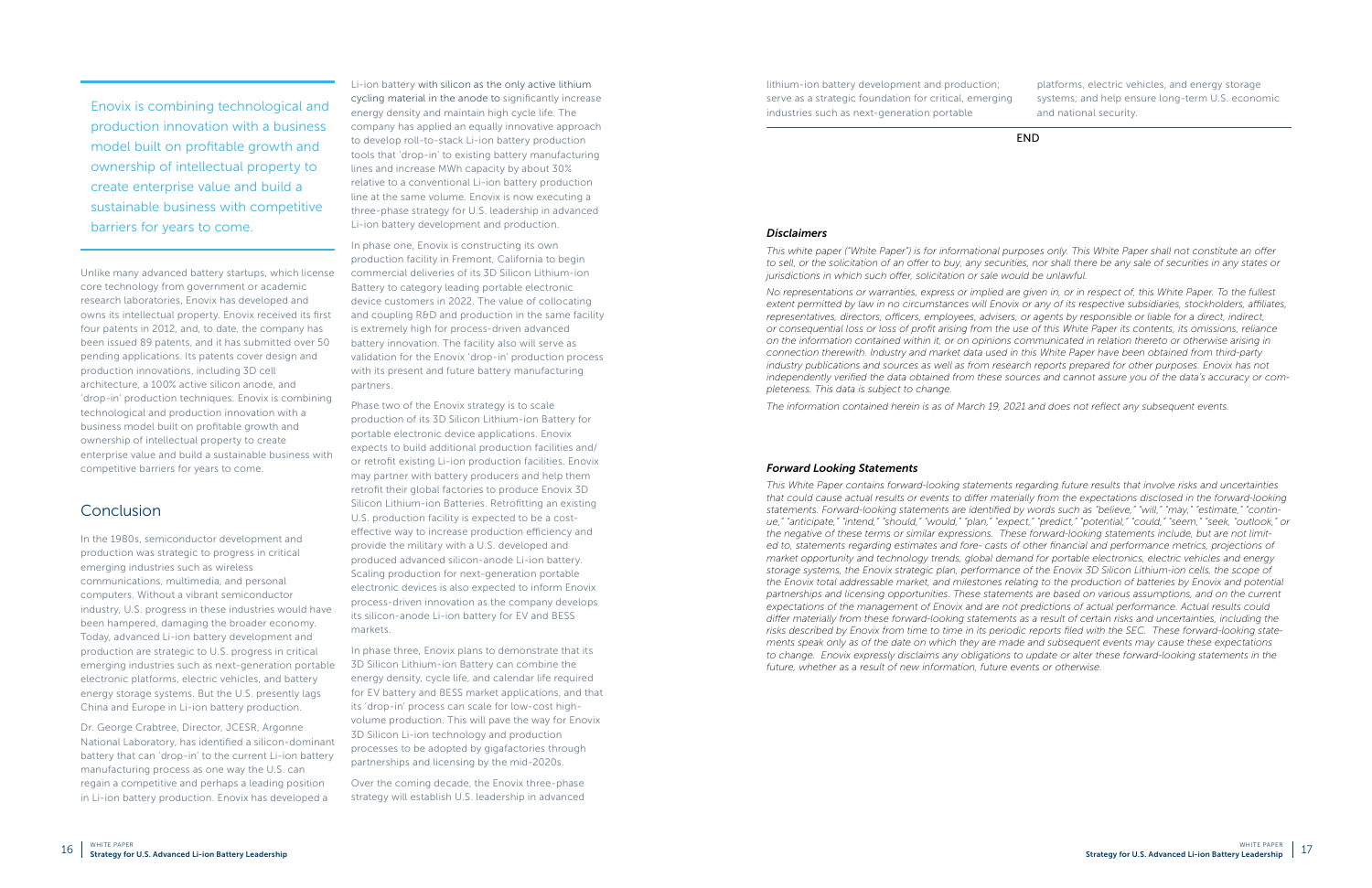## References

 $^1$  H. J. Mai, "To compete in the global battery arms race, the US must spur  $\,$ its domestic market, analysts say," *UtilityDive*, June 24, 2019, https://www. utilitydive.com/news/creating-a-domestic-market-is-paramount-for-usbattery-industry-to-close-th/557339/, accessed June 9, 2020.

2 "Commissioned EV and energy storage lithium-ion battery cell production capacity by region, and associated annual investment, 2010-2022," *IEA*, updated April 10, 2020, https://www.iea.org/data-and-statistics/charts/commissionedev-and-energy-storage-lithium-ion-battery-cell-production-capacity-byregion-and-associated-annual-investment-2010-2022, accessed June 9, 2020.

 $3$  Mai.

 $4$  Ibid.

 $^7$  Leslie Helm, "In the Chips: America's semiconductor industry again leads the world. But new Asian competitors are gaining strength. And you can never count Japan out." *Los Angeles Times*, March 5, 1995, https://www.latimes.com/ archives/la-xpm-1995-03-05-fi-39145-story.html, accessed June 9, 2020.

5 Simon Moores, "Written Testimony to the U.S. Senate Committee on Energy and Natural Resources," *Benchmark Mineral Intelligence*, June 24, 2020, https:// www.energy.senate.gov/public/index.cfm/files/serve?File\_id=6A3B3A00-8A72- 4DC3-8342-F6A7B9B33FEF, accessed July 27, 2020.

6 James Greenberger, "What Makes Certain Goods Strategic?" *NAATBatt International*, May 15, 2020, https://naatbatt.org/what-makes-certain-goodsstrategic/, accessed June 9, 2020.

8 Jacob M. Schlesinger, "How the Coronavirus Will Reshape World Trade," *The Wall Street Journal*, June 19, 2020, https://www.wsj.com/articles/how-thecoronavirus-will-reshape-world-trade-11592592995?mod=searchresults&page =2&pos=12, accessed June 23, 2020.

9 Marc D. Gietter, "Viewpoint: Offshore Battery Production Poses Problems for Military," *National Defense*, November 8, 2018, https://www. nationaldefensemagazine.org/articles/2018/11/8/offshore-battery-productionposes-problems-for-military, accessed June 9, 2020.

 $17$  Richard Collins, Peter Harrop, Luke Gear, Na Jiao, David Wyatt, and James Edmondson, "Electric Vehicles 2020-2030: 2nd Edition," *IDTechEx*, https:// www.idtechex.com/en/research-report/electric-vehicles-2020-2030-2ndedition/716, accessed August 4, 2020.

10 Abby R. Goldman, Frank S. Rotondo, and Jessica G. Swallow, "Lithium Ion Battery Industrial Base in the U.S. and Abroad," *Institute for Defense Analyses*, December 2019, https://www.ida.org/-/media/feature/publications/l/li/lithiumion-battery-industrial-base-in-the-us-and-abroad/d-11032.ashx, accessed June 9, 2020.

11 George Crabtree, "What Should the United States Do to Regain Leadership in Lithium-ion Battery Manufacturing?" *NAATBatt International*, December 6, 2019, https://naatbatt.org/what-should-the-united-states-do-to-regain-leadershipin-lithium-ion-battery-manufacturing-by-dr-george-crabtree/, accessed June 9, 2020.

12 Kurt Baes, Florence Carlot, Yuma Ito, Michael Kolk, and Adnan Merhaba, "Future of batteries: Winner takes all?" *Arthur D Little*, May 2018, https://www. adlittle.com/sites/default/files/viewpoints/adl\_future\_of\_batteries-min.pdf, accessed August 4, 2020.

13 Augmented reality (AR) market size worldwide in 2017, 2018 and 2025, ©2020 Statista, https://www.statista.com/statistics/897587/world-augmented-realitymarket-value/, accessed August 4, 2020.

14 David Phelan, "Apple CEO Tim Cook: As Brexit hangs over UK, 'Times are not really awful, there's some great things happening,'" *The Independent*, February 10, 2017, https://www.independent.co.uk/life-style/gadgets-and-tech/ features/apple-tim-cook-boss-brexit-uk-theresa-may-number-10-interviewustwo-a7574086.html, accessed August 4, 2020.

15 Nick Wingfield and Alex Heath, "As Apple Plans Come Into Focus, Big Challenges Remain for AR," *The Information*, November 12, 2019, https://www. theinformation.com/articles/as-apple-plans-come-into-focus-big-challengesremain-for-ar, accessed August 4, 2020.

 $16$  Ibid.

18 Electric Vehicle Outlook 2020, *BloombergNEF*, https://about.bnef.com/ electric-vehicle-outlook/, accessed August 4, 2020.

19 James Eddy, Alexander Pfeiffer, and Jasper van de Staaij, "Recharging economies: The EV-battery manufacturing outlook for Europe," *McKinsey & Company*, June 3, 2019, https://www.mckinsey.com/industries/oil-and-gas/ our-insights/recharging-economies-the-ev-battery-manufacturing-outlookfor-europe, accessed August 5, 2020.

 $^{46}$  "Electric Vehicle Outlook 2020 – Batteries and charging infrastructure," BloombergNEF, https://bnef.turtl.co/story/evo-2020/page/6/1?teaser=yes, accessed August 18, 2020.

<sup>49</sup> Donald Chung, Emma Elgqvist, and Shriram Santhanagopalan, "Automotive<br>Lithium-ion Cell Manufacturing: Regional Cost Structures and Supply Chain Considerations," *Clean Energy Manufacturing Analysis Center*, April 2016, p 2

20 Jegan Venkatasamy, "Lithium-ion Batteries – Price Trend and Cost Structure," *Beroe Market Intelligence*, November 26, 2019, https://www.beroeinc.com/ article/lithium-ion-batteries-price-trend-cost-structure/, accessed August 17, 2020.

#### 21 Eddy.

22 New Energy Outlook 2019, *BloombergNEF,* https://about.bnef.com/newenergy-outlook/, accessed August 5, 2020.

23 "Battery Storage Paves Way for a Renewable-powered Future," *International Renewable Energy Agency (IRENA)*, March 26, 2020, https://www.irena.org/ newsroom/articles/2020/Mar/Battery-storage-paves-way-for-a-renewablepowered-future, accessed August 5, 2020.

#### 24 Ibid.

25 Battery Energy Storage System Market, *GMI Research*, February 2020, https://www.gmiresearch.com/report/battery-energy-storage-system-marketopportunities-forecast-2019-2026/, accessed August 5, 2020.

26 Steve LeVine, "We are racing toward an electric-car future. Can battery scientists keep up?" Quartz, June 16, 2016, https://qz.com/699909 siliconbatteries-electric-car-future/, accessed June 18, 2018.

<sup>27</sup> Xinghao Zhang, Denghui Wang, Xiongying Qiu, Yingjie Ma, Debin Kong, Klaus Müllen, Xianglong Li and Linjie Zhi, "Stable high-capacity and high-rate siliconbased lithium battery anodes upon two-dimensional covalent encapsulation," *Nature Communications*, July 31, 2020, https://www.nature.com/articles/ s41467-020-17686-4, accessed December 4, 2020.

#### 28 Levine.

29 Manisha Phadatare., Rohan Patil, Nicklas Blomquist, et al. Silicon-Nanographite Aerogel-Based Anodes for High Performance Lithium Ion Batteries, *Scientific Reports 9*, 14621 (2019), https://doi.org/10.1038/s41598- 019-51087-y, accessed February 28, 2021.

<sup>30</sup> Xiuyun Zhao and Vesa-Pekka Lehto, Challenges and prospects of nanosized silicon anodes in lithium-ion batteries, *Nanotechnology, volume 32, Number 4*, 042002 (2021), https://doi.org/10.1088/1361-6528/abb850, accessed March 12, 2021.

#### <sup>31</sup> Phadatare.

32 Steve Levine, "The story of the invention that could revolutionize batteries and maybe American manufacturing as well," Quartz, June 22, 2015, https:// qz.com/433131/the-story-of-the-invention-that-could-revolutionizebatteriesand-maybe-american-manufacturing-as-well/, accessed May 24, 2018.

33 Types of Battery Cells, *Battery University*, https://batteryuniversity.com/learn/ article/types\_of\_battery\_cells, accessed July 27, 2020.

## $34$  Ibid..

<sup>35</sup> Ibid.

#### 36 Venkatasamy.

37 Christopher Mims, "Our One Wish? Longer Battery Life," *The Wall Street Journal*, February 22, 2015, http://www.wsj.com/articles/our-one-wish-longerbattery-life-1424650700?cb=logged0.2274062824435532, accessed August 17, 2020.

38 Joanna Stern, "Apple Watch Series 4 Review: Why I Finally Fell for This Wearable," *The Wall Street Journal*, October 2, 2018, https://www.wsj. com/articles/apple-watch-series-4-review-why-i-finally-fell-for-thiswearable-1538485200, accessed September 14, 2020.

39 Andrew J. Hawkins, "GM is building an EV battery factory with LG Chem in Lordstown, Ohio'" *The Verge*, December 5, 2019, https://www.theverge. com/2019/12/5/20996866/gm-lg-ev-electric-vehicle-battery-joint-venturechem-lordstown, accessed August 17, 2020.

40 Fred Lambert, "Tesla expects Gigafactory 3 in China to cost \$5 billion, report says," *Electrek*, August 1, 2018, https://electrek.co/2018/08/01/teslagigafactory-3-china-cost-5-billion-report/, accessed August 17, 2020.

41 Gary P. Pisano and Willy C. Shih, "Does America Really Need Manufacturing?" *Harvard Business Review*, March 2012, p 6.

42 "Who is Winning the Global Lithium-ion Battery Arms Race," *Benchmark Mineral Intelligence*, January 26, 2019, https://www.benchmarkminerals.com/ who-is-winning-the-global-lithium-ion-battery-arms-race/, accessed August 18, 2020.

43 "The Rechargeable Battery Market and Main Trends: 2014 – 2025," *Avicenne Energy*, 32nd International Battery Seminar & Exhibit, March 9, 2015.

## References (continued)

#### 44 Benchmark Mineral Intelligence.

45 Mal Skowron, "Better Battery Technology—The Tipping Point for EV Adoption?" Green Energy Consumers Alliance, May 13, 2019, https://blog. greenenergyconsumers.org/blog/better-battery-technology-the-tipping-pointfor-ev-adoption, accessed August 18, 2020.

47 Benchmark Mineral Intelligence.

#### 48 BloombergNEF.

50 "Battery Pack Prices Fall as Market Ramps Up with Market Average at \$156/ kWh in 2019," BloombergNEF, December 3, 2019, https://about.bnef.com/blog/ battery-pack-prices-fall-as-market-ramps-up-with-market-average-at-156 kwh-in-2019/, accessed August 21, 2020..

#### $51$  Ibid.

52 Stephen Wilmot, "The Big Obstacle on the Road to Electric Vehicles," *The Wall Street Journal*, July 18, 2019, https://www.wsj.com/articles/the-big-obstacleon-the-road-to-electric-vehicles-11563459592?shareToken=st2fd2d65bd7514 60b9a09f3a817bc700, accessed August 21, 2020.

53 Parag Diwan, "Battery Energy Storage System," *Medium*, May 1, 2019, https:// pdiwan.medium.com/battery-energy-storage-system-eb0e9a57d546, accessed November 20, 2020.

## 54 IRENA.

55 Tom Jones, "Enabling Renewable Resources Through Battery Energy Storage Systems," *Energy Central*, January 29, 2020, https://energycentral.com/c/cp/ enabling-renewable-resources-through-battery-energy-storage-systems, accessed August 24, 2020.

#### 56 IRENA.

57 "Electric Vehicle Outlook 2020 – Batteries and charging infrastructure," *BloombergNEF*, https://bnef.turtl.co/story/evo-2020/page/6/1?teaser=yes, accessed August 18, 2020.

#### 58 IRENA.

59 Shane Lasley, "EV batteries to drive 9x graphite growth," *Mining News*, June 22, 2020, https://www.miningnewsnorth.com/page/ev-batteries-to-drive-9xgraphite-growth/5754.html, accessed August 21, 2020..

60 Matt Bohlsen, "Graphite Miners News for The Month of July 2020," *Seeking Alpha*, July 28, 2020, https://seekingalpha.com/article/4361220-graphiteminers-news-for-month-of-july-2020, accessed August 21, 2020.

61 Wilmot.

|                        | <sup>62</sup> Royal Society of Chemistry, Periodic Table, Silicon, https://www.rsc.org/<br>periodic-table/element/14/silicon, accessed August 24, 2020.                                                                                                                                                                                                                                                 |
|------------------------|---------------------------------------------------------------------------------------------------------------------------------------------------------------------------------------------------------------------------------------------------------------------------------------------------------------------------------------------------------------------------------------------------------|
| nt-                    | 63 Gert Berckmans, Maarten Messagie, Jelle Smekens, Noshin Omar, Lieselot<br>Vanhaverbeke, and Joeri Van Mierlo, "Cost Projection of State of the Art Lithium-<br>Ion Batteries for Electric Vehicles Up to 2030," MPDI Journal: Energy Storage and<br>Application, September 1, 2017, https://www.mdpi.com/1996-1073/10/9/1314/<br>htm, accessed August 21, 2020.                                      |
|                        | 64 "Battery Pack Prices Fall as Market Ramps Up with Market Average at \$156/<br>kWh in 2019," BloombergNEF, December 3, 2019, https://about.bnef.com/blog/<br>battery-pack-prices-fall-as-market-ramps-up-with-market-average-at-156-<br>kwh-in-2019/, accessed August 21, 2020.                                                                                                                       |
|                        | 65 BloombergNEF.                                                                                                                                                                                                                                                                                                                                                                                        |
| ŋ/                     | $66$ Christian Ruoff, "Tesla tweaks its battery chemistry: a closer look at silicon<br>anode development," Charged, September 15, 2015, https://chargedevs.com/<br>features/tesla-tweaks-its-battery-chemistry-a-closer-look-at-silicon-anode-<br>development/, accessed October 14, 2020.                                                                                                              |
|                        | 67 Andy Colthrope, "Experts react to Tesla Battery Day: The key technology<br>takeaways," Energy Storage, September 30, 2020, https://www.energy-storage.<br>news/blogs/experts-react-to-tesla-battery-day-the-key-technology-takeaways,<br>accessed October 14, 2020.                                                                                                                                  |
| Vall<br>4 <sub>b</sub> | 68 "DOE launches Grand Challenge to accelerate U.S. energy storage supply<br>chain, deployment," Power Engineering, January 9, 2020, https://www.power-<br>eng.com/2020/01/09/doe-launches-grand-challenge-to-accelerae-u-s-<br>energy-storage-supply-chain-deployment/#gref, accessed October 14, 2020.                                                                                                |
| 11<br>sed<br>qe        | 69 "Enovix Corporation Booking Capacity Reservations for Production<br>and Commercialization of its 3D Silicon™ Lithium-ion Battery" Cision PR<br>Newswire, October 30, 2019, https://www.prnewswire.com/news-releases/<br>enovix-corporation-booking-capacity-reservations-for-production-and-<br>commercialization-of-its-3d-silicon-lithium-ion-battery-300947708.html,<br>accessed August 24, 2020. |
|                        | <sup>70</sup> "Enovix Selected by U.S. Department of Energy for Fiscal Year 2020 Advanced<br>Vehicle Technologies Research Funding," Cision PR Newswire, https://www.<br>prnewswire.com/news-releases/enovix-selected-by-us-department-of-<br>energy-for-fiscal-year-2020-advanced-vehicle-technologies-research-<br>funding-301118333.html, accessed August 26, 2020.                                  |
|                        | 71 Richard Martin, "Why We Still Don't Have Better Batteries," MIT Technology<br>Review, August 29, 2016, https://www.technologyreview.com/s/602245/why-<br>we-still-dont-have-better-batteries/, accessed June 22, 2018.                                                                                                                                                                               |
|                        | 72 "Enovix Secures \$45 Million from Investors and Customers to Produce and<br>Commercialize its 3D Silicon™ Lithium-ion Battery" Cision PR Newswire, March<br>31, 2020, https://www.prnewswire.com/news-releases/enovix-secures-45-<br>million-from-investors-and-customers-to-produce-and-commercialize-its-3d-<br>silicon-lithium-ion-battery-301032372.html, accessed March 16, 2021.               |
|                        | 73 Venkatasamy.                                                                                                                                                                                                                                                                                                                                                                                         |

74 Enovix Corporation Booking Capacity Reservations.